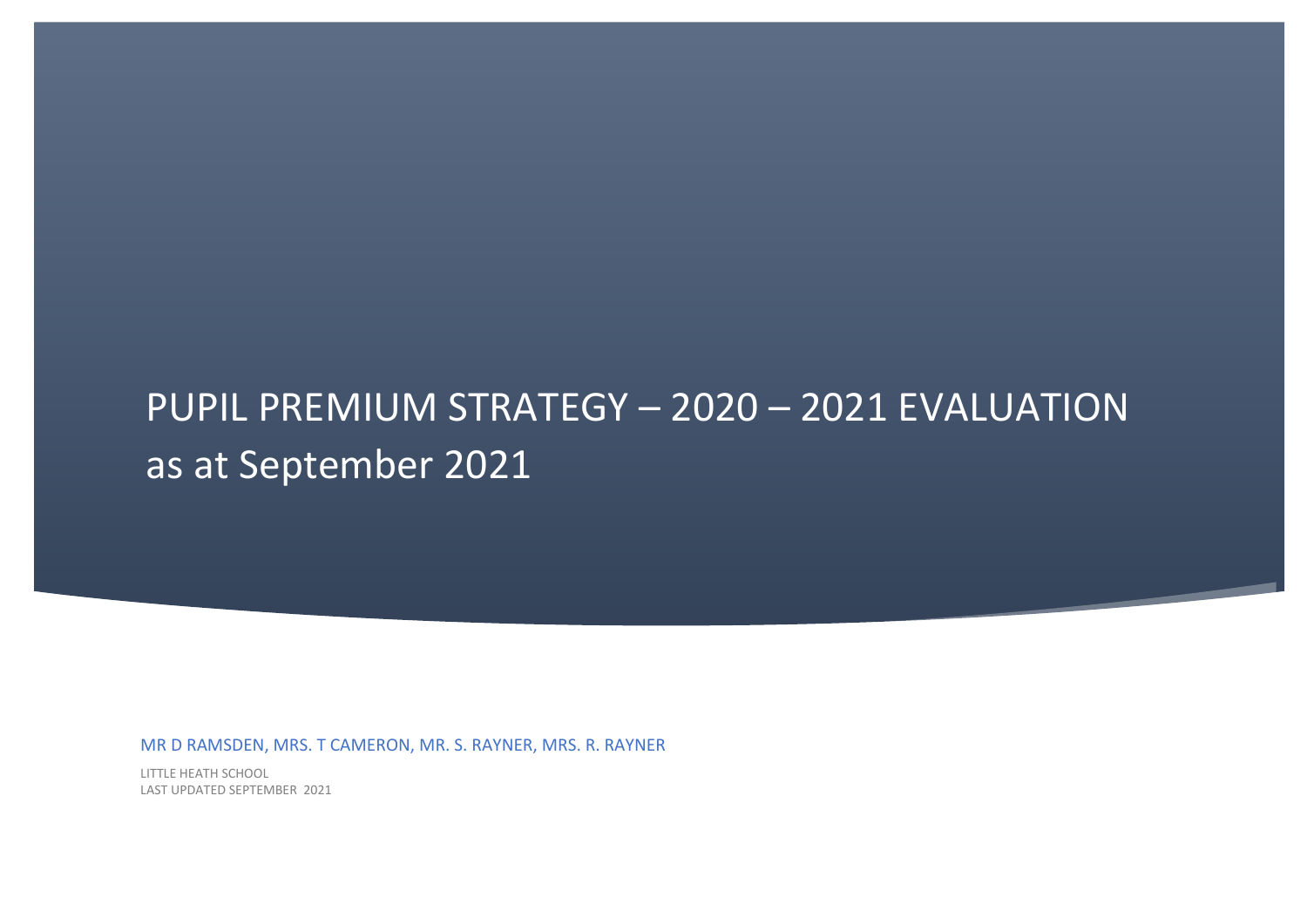| <b>CONTEXTUAL INFORMATION OVER TIME</b><br>Comparing to whole cohort rather than non-PP |          |                   |              |         |         |          |  |
|-----------------------------------------------------------------------------------------|----------|-------------------|--------------|---------|---------|----------|--|
|                                                                                         | 2015-16  | 2016-17           | 2017-18      | 2018-19 | 2019-20 | 2020-21  |  |
| % E+M 4+                                                                                | 62%      | 70%               | 70%<br>74%   |         | 72%     | 71%      |  |
| % E+M 4+ (DIS)                                                                          | 24%      | 49%               | 50%<br>52%   |         | 56%     | 51%      |  |
| % E + M 4+ gap                                                                          | $-38%$   | $-21%$            | $-20%$       | $-22%$  | $-16%$  | $-20%$   |  |
| % E+M 5+                                                                                |          | 48%               | 48%          | 51%     | 48%     | 53%      |  |
| % E+M 5+ (DIS)                                                                          |          | 22%               | 38%          | 30%     | 38%     | 21%      |  |
| % E+M 5+ gap                                                                            |          | $-26%$            | $-10%$       | $-21%$  | $-10%$  | $-32%$   |  |
| <b>A8 Score</b>                                                                         | 51.85    | 48                | 48.1<br>50.1 |         | 49.1    | 49.9     |  |
| <b>A8 (DIS)</b>                                                                         | 35.4     | 36                | 38.5         | 39.1    | 40.8    | 35.96    |  |
| A8 gap                                                                                  | $-16.45$ | $-12$             | $-9.6$       | $-10.9$ | $-8.4$  | $-14.02$ |  |
| P8 Score                                                                                | $-0.09$  | $+0.1$            | $-0.06$      | $-0.16$ | $+0.19$ | $+0.09$  |  |
| <b>P8 (DIS)</b>                                                                         | $-1.09$  | $-0.3$<br>$-0.54$ |              | $-0.72$ | $-0.31$ | $-0.46$  |  |
| P8 Gap                                                                                  | $-1.00$  | $-0.4$            | $-0.48$      | $-0.56$ | $-0.5$  | $-0.55$  |  |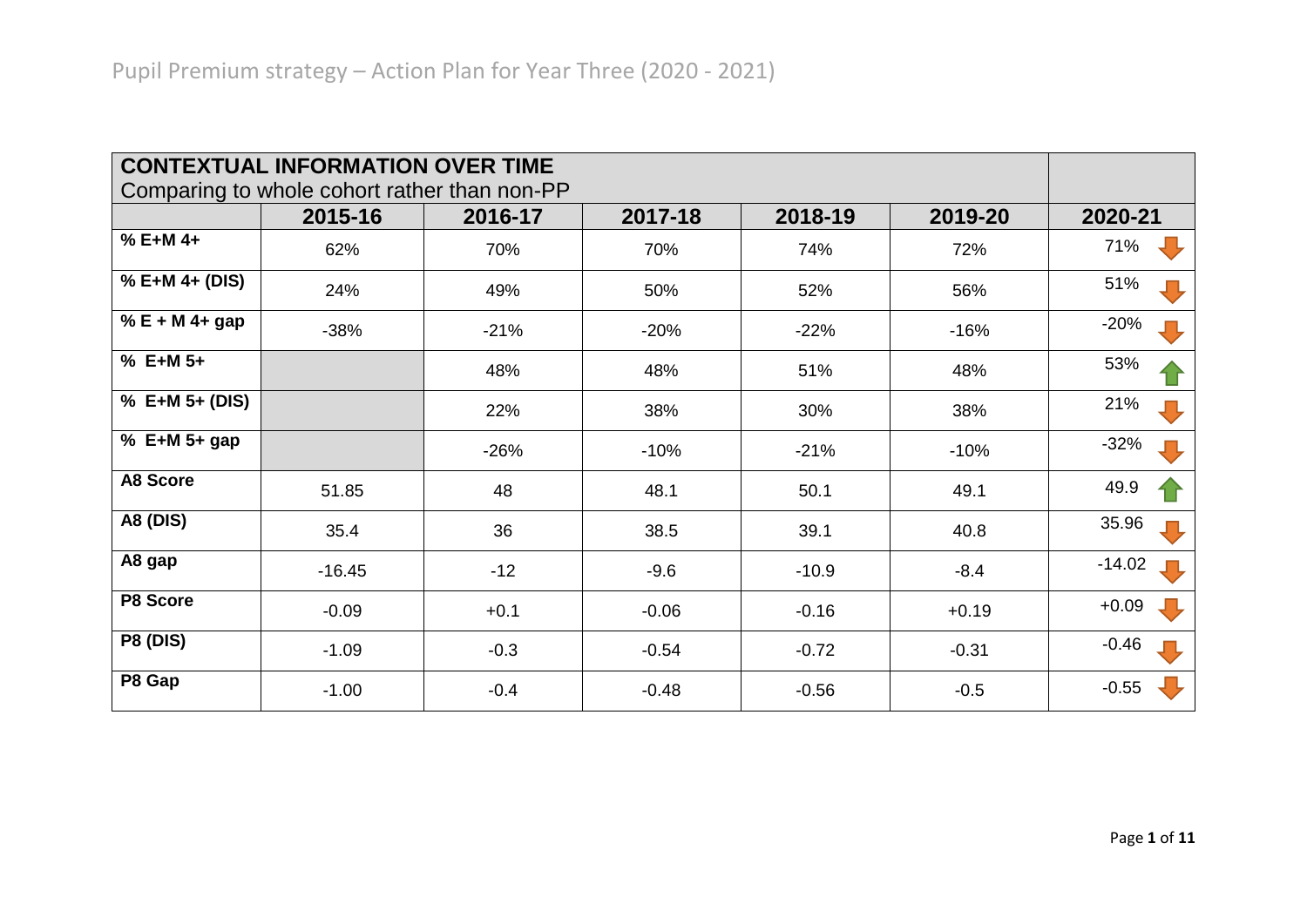| Comparing to non PP | <b>CONTEXTUAL INFORMATION OVER TIME</b> |                   |            |          |         |         |
|---------------------|-----------------------------------------|-------------------|------------|----------|---------|---------|
|                     | 2015-16                                 | 2016-17           | 2017-18    | 2018-19  | 2019-20 | 2020-21 |
| % E+M 4+            | 69%                                     | 74%               | 70%        | 79%      | 77%     | 83%     |
| % E+M 4+ (DIS)      | 24%                                     | 49%               | 50%<br>52% |          | 56%     | 51%     |
| % $E + M 4 + gap$   | $-45%$<br>$-25%$                        |                   | $-20%$     | $-27%$   | $-21%$  | $-32%$  |
| $% E+M 5+$          |                                         | 52%               | 50%        | 56%      | 51%     | 61%     |
| % E+M 5+ (DIS)      |                                         | 22%               | 38%        | 30%      | 38%     | 21%     |
| % E+M 5+ gap        |                                         | $-30%$            | $-12%$     | $-26%$   | $-13%$  | $-40%$  |
| <b>A8 Score</b>     | 54.87                                   | 50.3              | 48.1       | 52.4     | 51.8    | 53.5    |
| <b>A8 (DIS)</b>     | 35.4                                    | 36                | 38.5       | 39.1     | 40.8    | 36.0    |
| A8 gap              | $-19.47$                                | $-14.3$           | $-9.6$     | $-13.27$ | $-11$   | $-17.5$ |
| P8 Score            | $+0.09$<br>$+0.14$                      |                   | $-0.01$    | $-0.04$  | $+0.33$ | $+0.23$ |
| <b>P8 (DIS)</b>     | $-1.09$                                 | $-0.3$<br>$-0.54$ |            | $-0.72$  | $-0.31$ | $-0.46$ |
| P8 Gap              | $-1.18$                                 | $-0.44$           | $-0.53$    | $-0.68$  | $-0.64$ | $-0.69$ |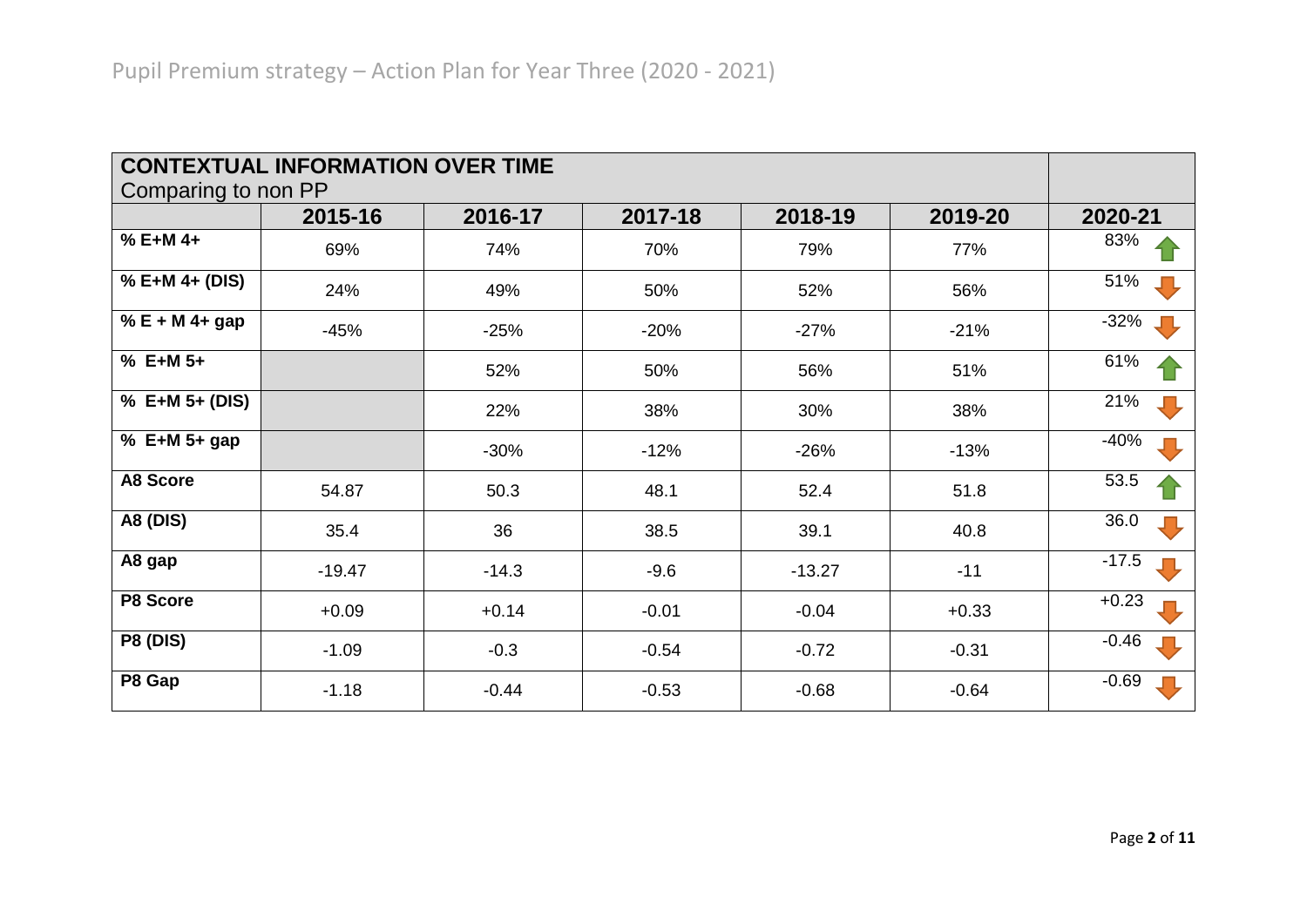| <b>DRAFT TARGETS</b><br>Based on Bronze and Silver targets and trends in achievement over time; target single figure top of range |                                  |                              |                              |  |  |  |
|-----------------------------------------------------------------------------------------------------------------------------------|----------------------------------|------------------------------|------------------------------|--|--|--|
|                                                                                                                                   | 2020-21<br>(Last year's Year 11) | 2021-22<br>(Current Year 11) | 2022-23<br>(Current Year 10) |  |  |  |
| $% E+M 4+$                                                                                                                        | 67%                              | 82%                          | tbc                          |  |  |  |
| % E+M 4+ (DIS)                                                                                                                    | 57%                              | 62%                          | tbc                          |  |  |  |
| % $E + M$ 4+ gap                                                                                                                  | Less than -20%                   | Less than -20%               | tbc                          |  |  |  |
| P8 Score                                                                                                                          | $+0.0$                           | $+0.05$                      | tbc                          |  |  |  |
| <b>P8 (DIS)</b>                                                                                                                   | $-0.3$                           | $-0.25$                      | tbc                          |  |  |  |
| P8 Gap                                                                                                                            | Less than -0.3                   | Less than -0.3               | tbc                          |  |  |  |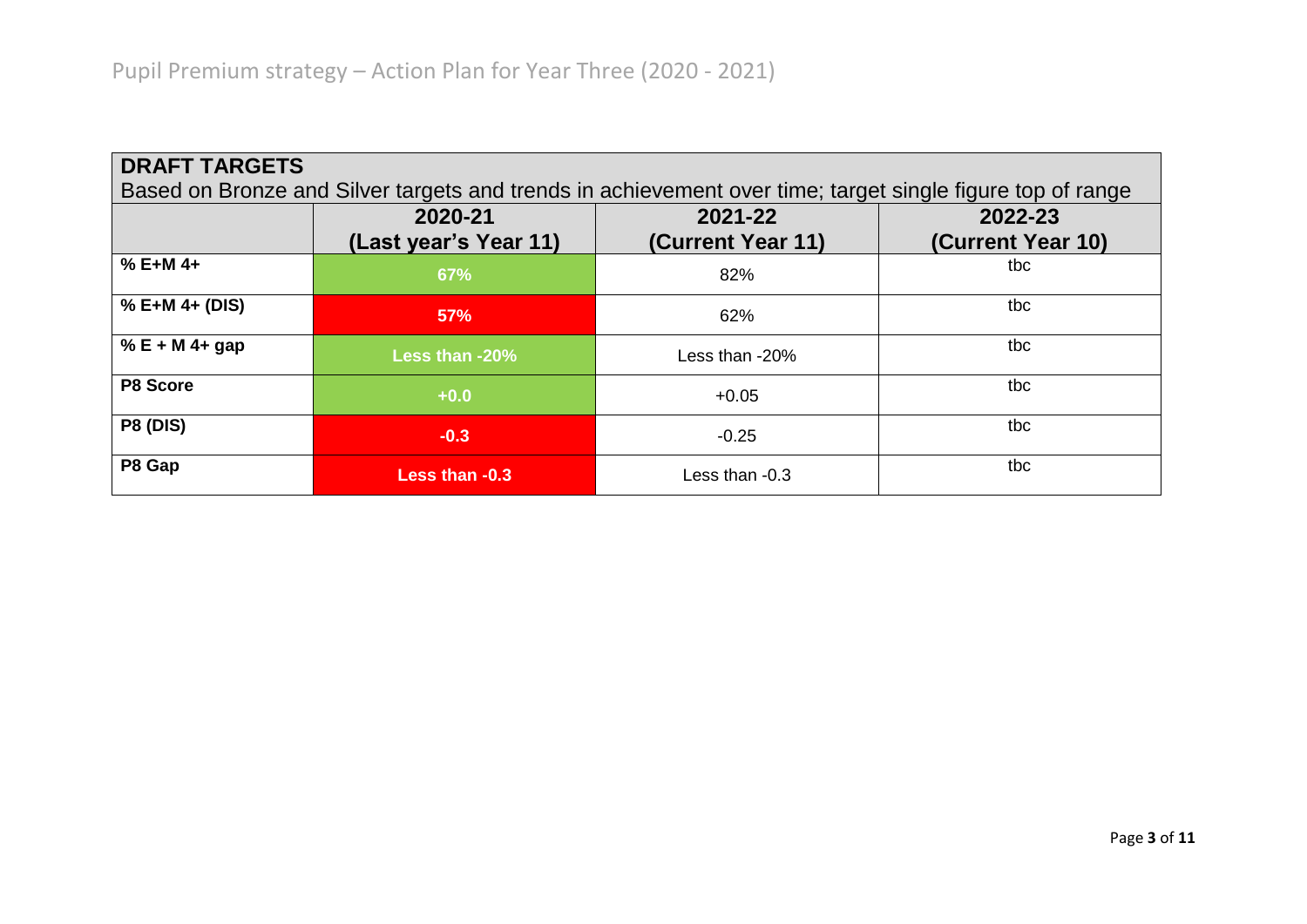### *Strand 1: Functional literacy and numeracy skills for disadvantaged students*

*Over time, implement a Pupil Premium strategy that improves functional literacy and numeracy skills for disadvantaged students, in line with the whole school strategy for RWCM*

| Key strategic focus       |           |                                       |           |                                      |           |                                         |
|---------------------------|-----------|---------------------------------------|-----------|--------------------------------------|-----------|-----------------------------------------|
|                           |           | <b>Terms 1 &amp; 2</b>                |           | <b>Terms 3 &amp; 4</b>               |           | <b>Terms 5 &amp; 6</b>                  |
| Year 7 Catch Up premium - | $\bullet$ | Design and launch effective           | $\bullet$ | Mid-year evaluation of impact for    |           | EOY evaluation of impact for all        |
| literacy and numeracy     |           | Catch Up premium programme            |           | all Catch Up premium                 |           | <b>Catch Up premium activities</b>      |
|                           |           | based on Y6 data (range of            | $\bullet$ | (Cohort one to be assessed at        |           | <b>Booster Reading Cohort Two</b>       |
|                           |           | activities)                           |           | the end of their programme and       |           | (Three) to begin                        |
|                           | $\bullet$ | Use CAT, SA and RA testing            |           | small group end of programme         |           | <b>Small group Cohort Two (Three)</b>   |
|                           |           | scores to refine this data            |           | assessments)                         |           | to begin                                |
|                           | $\bullet$ | Intense intervention programme        | $\bullet$ | <b>Booster Reading Cohort Two to</b> |           | 123 Maths Cohort Two to begin           |
|                           |           | with students disapplied from         |           | begin                                |           | - remodelled to Maths                   |
|                           |           | <b>MFL</b>                            | $\bullet$ | <b>Small group Cohort Two to</b>     |           | intervention work                       |
|                           | $\bullet$ | Inclusion team to support             |           | begin                                |           | <b>Establish priorities for next AY</b> |
|                           |           | second year of Accelerated            | $\bullet$ | <b>Adjusted 123 Maths programme</b>  | $\bullet$ | <b>Review of Accelerated Reader</b>     |
|                           |           | <b>Reader for Years 7 and 8 using</b> |           | launched for weakest Maths           |           | provision early term 5                  |
|                           |           | the Booster Reading programme         |           | pupils                               |           |                                         |
|                           | $\bullet$ | Small group and one to one            |           |                                      |           |                                         |
|                           |           | provision begins                      |           |                                      |           |                                         |
|                           | $\bullet$ | Design and launch effective           |           |                                      |           |                                         |
|                           |           | programme for additional              |           |                                      |           |                                         |
|                           |           | <b>English and Maths intervention</b> |           |                                      |           |                                         |
|                           |           | within and outside lessons            |           |                                      |           |                                         |
|                           | $\bullet$ | Refine KS3 Dept Leader job            |           |                                      |           |                                         |
|                           |           | descriptions to reflect               |           |                                      |           |                                         |
|                           |           | importance of PP leadership,          |           |                                      |           |                                         |
|                           |           | and agree method of delivery          |           |                                      |           |                                         |
|                           |           | and meeting structure; starting       |           |                                      |           |                                         |
|                           |           | with En and Ma.                       |           |                                      |           |                                         |
|                           |           |                                       |           |                                      |           |                                         |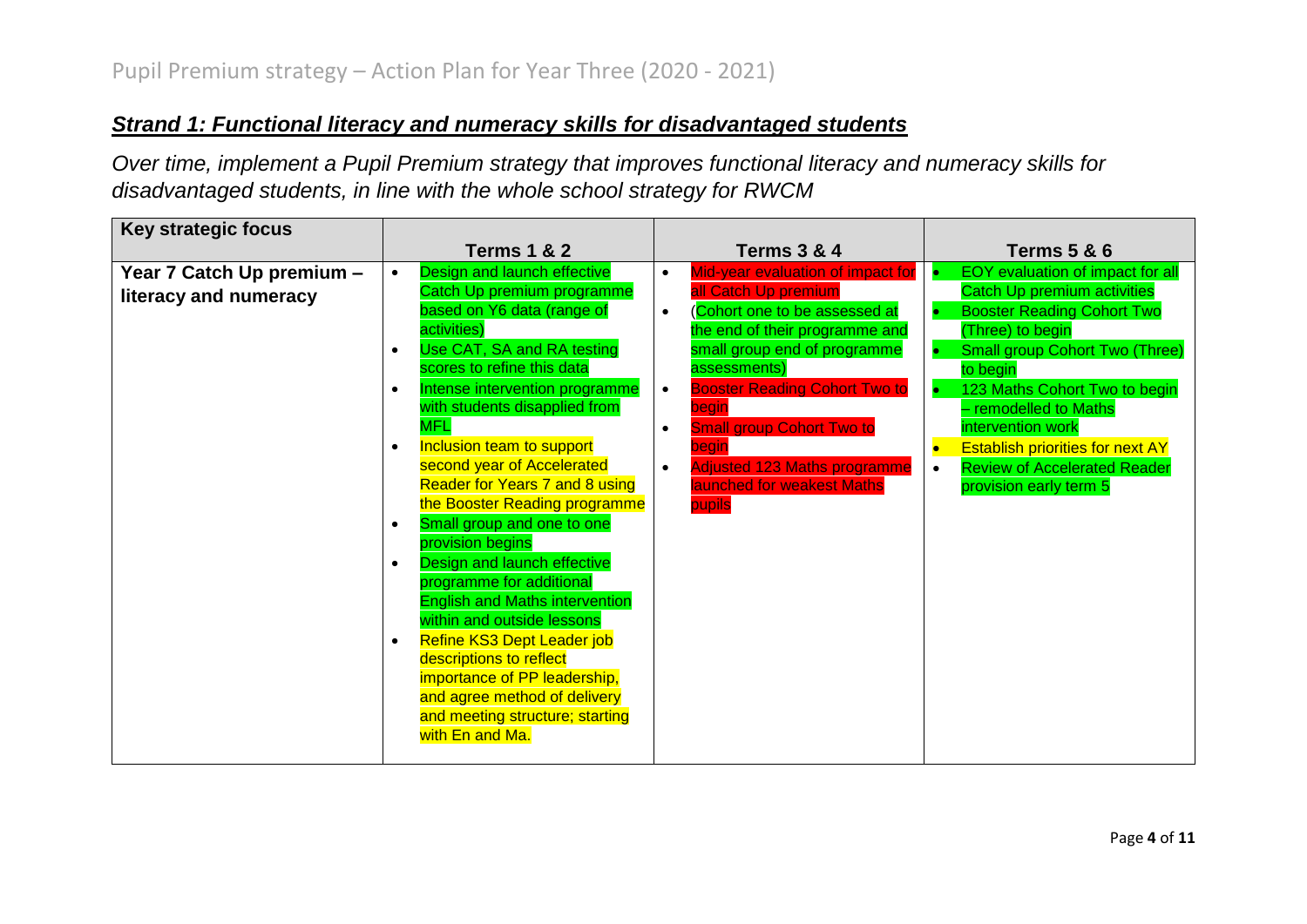| <b>Bespoke literacy packages</b><br>for other year groups    | $\bullet$<br>$\bullet$<br>$\bullet$<br>$\bullet$<br>$\bullet$ | Year 8 literacy programme for<br>disapplied groups<br><b>Targeted additional literacy</b><br>programmes for Year 8 - 11 as<br>needed<br>Literacy incorporated into the<br><b>KS4 Curriculum Pathways</b><br>provision<br><b>Functional Skills for Year 11</b><br>targeted cohort<br>En/ Ma Leads to coordinate in<br>class PP intervention Yr 8 to 11 | $\bullet$ | <b>DRA</b> literacy masterclasses for<br>borderline Year 11 PP students<br>- start in Jan?<br><b>Extended revision sessions in</b><br>holidays and after school, with<br><b>PP</b> students targeted<br>Mid-year evaluation of impact for<br>literacy programmes<br><b>Functional Skills for Year 11</b><br>targeted cohort<br>En/ Ma Leads to coordinate in<br>class PP intervention Yr 8 to 11 | EOY evaluation of impact of all<br>activities in order to establish<br>priorities for next AY<br><b>Final revision sessions on</b><br><b>English writing and reading skills</b><br>(DRA) with PP students targeted<br>En/ Ma Leads to coordinate in<br>class PP intervention Yr 8 to 11 |
|--------------------------------------------------------------|---------------------------------------------------------------|-------------------------------------------------------------------------------------------------------------------------------------------------------------------------------------------------------------------------------------------------------------------------------------------------------------------------------------------------------|-----------|--------------------------------------------------------------------------------------------------------------------------------------------------------------------------------------------------------------------------------------------------------------------------------------------------------------------------------------------------------------------------------------------------|-----------------------------------------------------------------------------------------------------------------------------------------------------------------------------------------------------------------------------------------------------------------------------------------|
| <b>Bespoke numeracy</b><br>packages for other year<br>groups | $\bullet$<br>$\bullet$<br>$\bullet$                           | Numeracy incorporated into the<br><b>KS4 Curriculum Pathways</b><br>provision<br><b>Functional Skills for Year 11</b><br>targeted cohort<br>En/ Ma Leads to coordinate PP<br>intervention Yr 8 to 11                                                                                                                                                  |           | Mid-year evaluation of impact for<br>numeracy programmes<br><b>Functional Skills for Year 11</b><br>targeted cohort<br>En/ Ma Leads to coordinate in<br>class PP intervention Yr 8 to 11<br>Year 8 disapplied programme -<br>numeracy element<br><b>Numeracy masterclasses for PP</b><br>students?                                                                                               | <b>EOY</b> evaluation of impact of all<br>activities in order to establish<br>priorities for next AY<br>En/ Ma Leads to coordinate in<br>class PP intervention Yr 8 to 11                                                                                                               |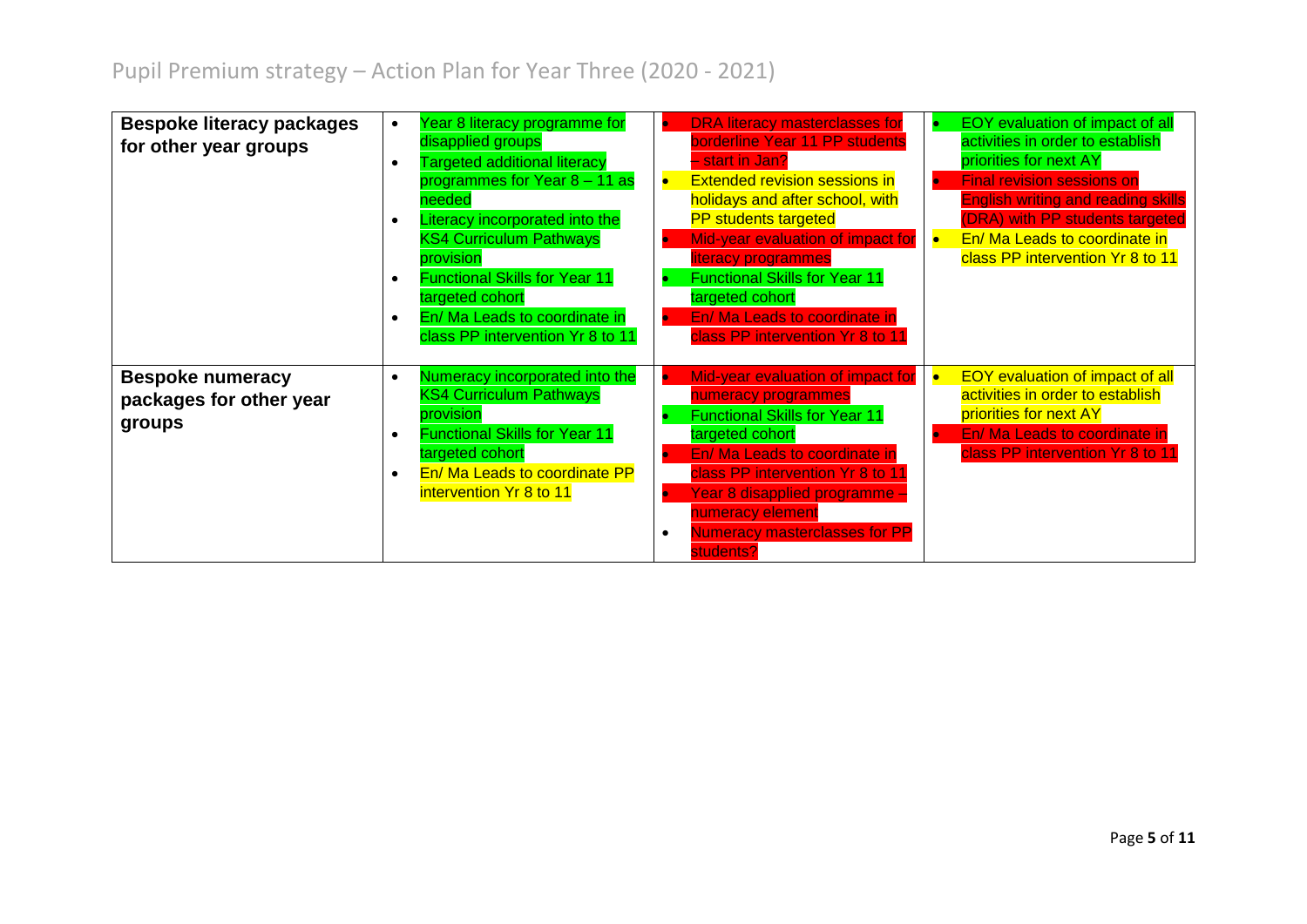#### *Strand 2: "First quality teaching," differentiation and departmental intervention for disadvantaged students*

*Over time, implement a Pupil Premium strategy that ensures standards of teaching and learning are high in all curriculum areas, with a view to making a fundamental shift to how departments evidence intervention and the impact on stronger PP progress outcomes*

| <b>Key strategic focus</b>                                                                                                          |                                                                                                                                                                                                                                                                                                                                                                                                                                                                                                                                                                       |                                                                                                                                                                                                                                                                                                                                                                                                                                                                                                |                                                                                                                                                                                                                                                                                                                                                                                                                                                                                            |
|-------------------------------------------------------------------------------------------------------------------------------------|-----------------------------------------------------------------------------------------------------------------------------------------------------------------------------------------------------------------------------------------------------------------------------------------------------------------------------------------------------------------------------------------------------------------------------------------------------------------------------------------------------------------------------------------------------------------------|------------------------------------------------------------------------------------------------------------------------------------------------------------------------------------------------------------------------------------------------------------------------------------------------------------------------------------------------------------------------------------------------------------------------------------------------------------------------------------------------|--------------------------------------------------------------------------------------------------------------------------------------------------------------------------------------------------------------------------------------------------------------------------------------------------------------------------------------------------------------------------------------------------------------------------------------------------------------------------------------------|
|                                                                                                                                     | <b>Terms 1 &amp; 2</b>                                                                                                                                                                                                                                                                                                                                                                                                                                                                                                                                                | <b>Terms 3 &amp; 4</b>                                                                                                                                                                                                                                                                                                                                                                                                                                                                         | <b>Terms 5 &amp; 6</b>                                                                                                                                                                                                                                                                                                                                                                                                                                                                     |
| Sharp differentiation,<br>including "stretch, support<br>and scaffold" in mixed<br>ability lessons to support<br><b>PP students</b> | <b>Twilight training continues to</b><br>$\bullet$<br>focuses on differentiation,<br>including for PP - first meeting<br>took place on 3 <sup>rd</sup> November,<br>subsequent decision to pause<br>this piece of whole school<br>until at least the spring term.<br><b>First round of HT unannounced</b><br>$\bullet$<br>monitoring days includes focus<br>on vulnerable groups, inc. PP -<br>put on hold until spring term<br><b>Review departmental recovery</b><br>$\bullet$<br>curriculum proposals so as to<br>ensure the PP cohort is<br>considered throughout | <b>Evaluation of standards of T&amp;L</b><br>in relation to dis. students<br>through HT monitoring days<br><b>Pupil Trail looking at provision</b><br>$\bullet$<br>for more able (Band 1 and 2) PP<br>students<br><b>Feedback to SLT and HODs</b><br>$\bullet$<br>through SLG/HODs meeting<br>$\bullet$<br><b>Through this process, HODs</b><br>identify improvement priorities<br>for PP students in department<br><b>Draw out PP priorities from first</b><br>draft of departmental profiles | Review standards of T & L for<br>$\bullet$<br>dis. Students through monitoring<br>activities including HT formal<br>activity<br><b>HODs complete further</b><br>$\bullet$<br>monitoring activities to check on<br>improvement across the year<br>Review of standards of teaching<br>and learning for KS3 PP/SEN<br>students (continue Year 3)<br>PDT team to review relevance of<br>Twilight projects to PP students,<br>to pull together good practice<br>and inform twilights for Year 3 |
| Incisive diagnostic feedback<br>that encourages upgrading<br>of work                                                                | <b>Continue to develop staff</b><br>$\bullet$<br>expertise in incisive diagnostic<br>feedback in line with whole<br>school T&L Strategy, particularly<br>as part of Twilight projects - as<br>above<br>Publish 2019 - 20 evaluation                                                                                                                                                                                                                                                                                                                                   | <b>Consider how Twilight</b><br>$\bullet$<br>opportunities can be shared so<br>as to inform the wider staff body<br>of the benefits of diagnostic<br>feedback                                                                                                                                                                                                                                                                                                                                  | <b>Book Look considers marking,</b><br>feedback and upgrading<br>opportunities for PP students, to<br>inform planning for Year 2                                                                                                                                                                                                                                                                                                                                                           |
| Impact of departmental<br>intervention for<br>disadvantaged students                                                                | $\bullet$<br>and action plan summary in<br>order to identify teaching and<br>learning barriers for 2020 - 21                                                                                                                                                                                                                                                                                                                                                                                                                                                          | <b>HODs and SLG meetings</b><br>$\bullet$<br>continue to share good practice<br>for PP provision                                                                                                                                                                                                                                                                                                                                                                                               | <b>HODs and SLG meetings</b><br>continue to share good practice<br>for PP provision                                                                                                                                                                                                                                                                                                                                                                                                        |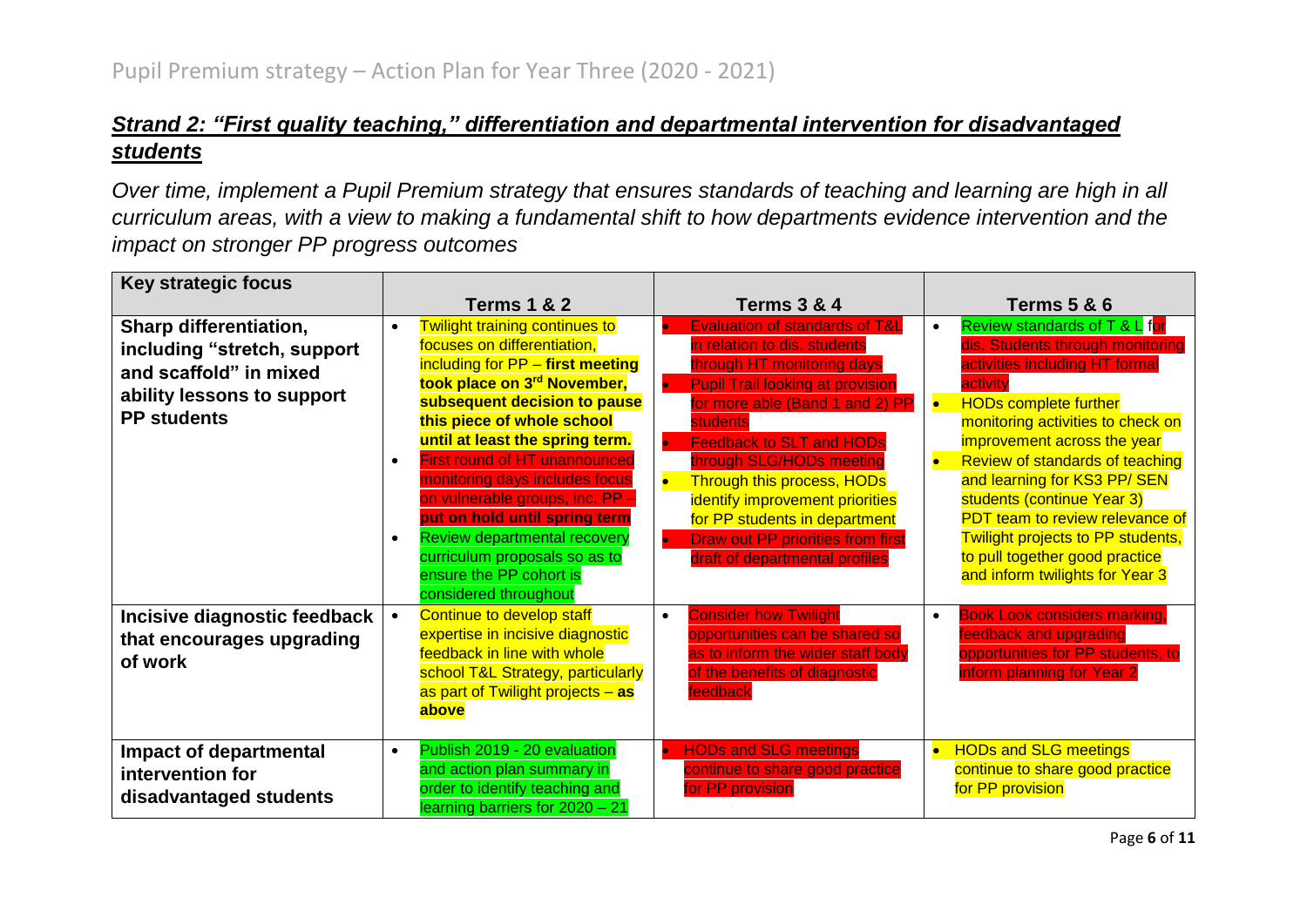Pupil Premium strategy – Action Plan for Year Three (2020 - 2021)

| <b>HODs meetings to continually</b><br>feature the impact our<br>curriculum needs to have on PP<br>pupils<br><b>SLG meetings focus on</b><br>$\bullet$<br>recording windows so as to<br>ensure more consistency across<br>and within departments in<br>regards to PP pupils - SLG<br>meetings placed on hold until<br>at least the spring term | Departmental reviews of<br>progress post-recording windows<br>always include PP actions<br>Begin to improve consistency of<br>intervention across depts.<br>(English as good example, and<br><b>Music</b> )<br><b>TAYG</b> meeting cycle continues<br>with this committee sharing how<br>best to support PP cohort | Departmental reviews of<br>progress post-recording windows<br>always include PP actions<br><b>TAYG</b> meeting cycle continues<br>with this committee sharing how<br>best to support PP cohort<br>Improve further consistency of<br>intervention across depts.<br>(English as good example, and<br><b>Music</b> ) |
|------------------------------------------------------------------------------------------------------------------------------------------------------------------------------------------------------------------------------------------------------------------------------------------------------------------------------------------------|--------------------------------------------------------------------------------------------------------------------------------------------------------------------------------------------------------------------------------------------------------------------------------------------------------------------|-------------------------------------------------------------------------------------------------------------------------------------------------------------------------------------------------------------------------------------------------------------------------------------------------------------------|
| <b>TAYG</b> meeting cycle begins with<br>$\bullet$<br>the PP committee sharing how<br>best to support PP cohort                                                                                                                                                                                                                                |                                                                                                                                                                                                                                                                                                                    |                                                                                                                                                                                                                                                                                                                   |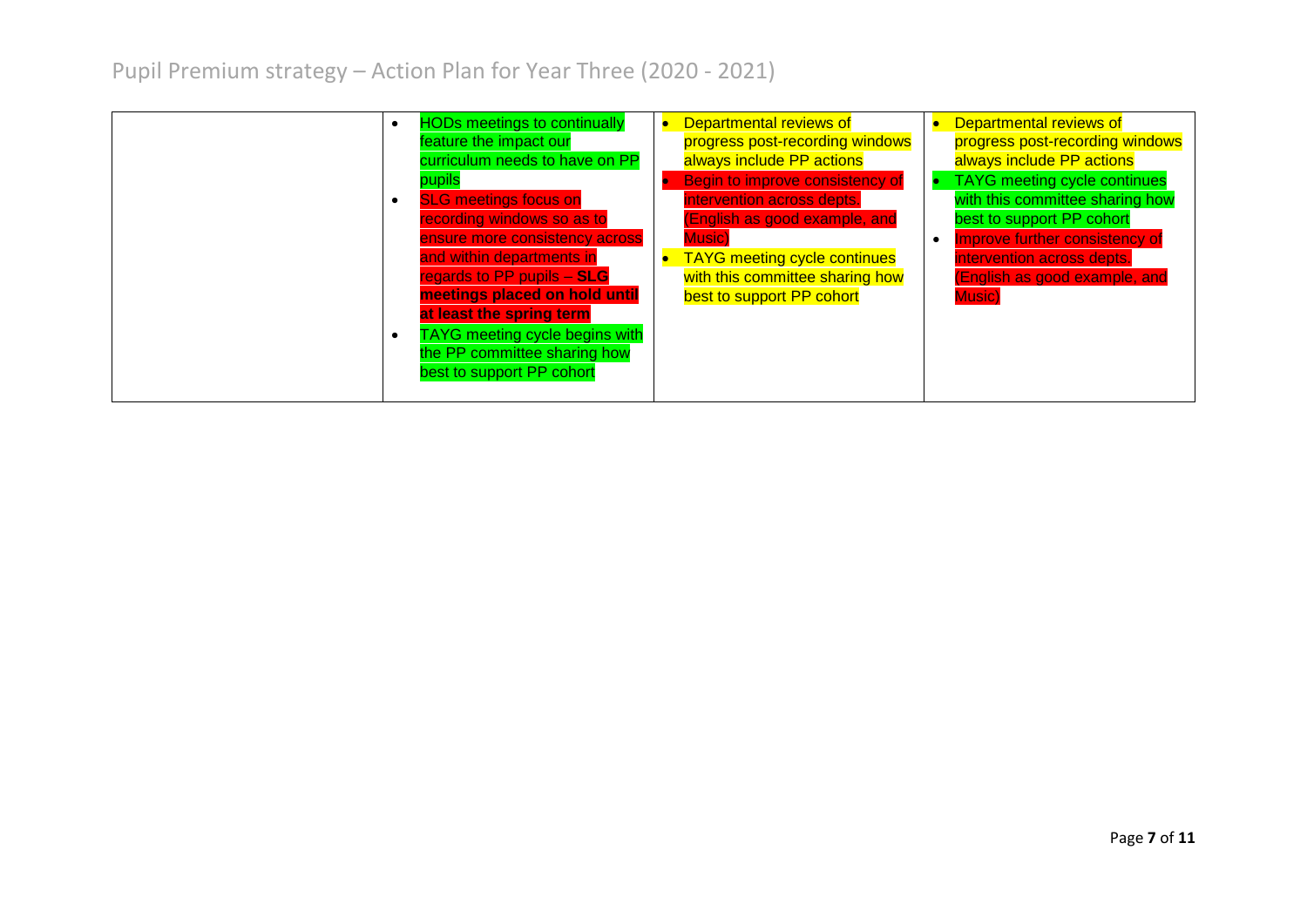#### *Strand 3: Pastoral support interventions*

*Over time, implement a Pupil Premium Strategy that improves the quality of pastoral support (including in relation to attendance) for disadvantaged students, through the work of tutors, Heads of Year, the Inclusion team and the PP committee*

| <b>Key strategic focus</b>                           |                                                                                                                                                                                                                                                                                                                                                                                                                                                                   |                                                                                                                                                                                                                                                                                                                                                   |                                                                                                                                                                                                                                                                                                                                                                        |
|------------------------------------------------------|-------------------------------------------------------------------------------------------------------------------------------------------------------------------------------------------------------------------------------------------------------------------------------------------------------------------------------------------------------------------------------------------------------------------------------------------------------------------|---------------------------------------------------------------------------------------------------------------------------------------------------------------------------------------------------------------------------------------------------------------------------------------------------------------------------------------------------|------------------------------------------------------------------------------------------------------------------------------------------------------------------------------------------------------------------------------------------------------------------------------------------------------------------------------------------------------------------------|
|                                                      | <b>Terms 1 &amp; 2</b>                                                                                                                                                                                                                                                                                                                                                                                                                                            | <b>Terms 3 &amp; 4</b>                                                                                                                                                                                                                                                                                                                            | <b>Terms 5 &amp; 6</b>                                                                                                                                                                                                                                                                                                                                                 |
| <b>PP Committee</b>                                  | PP committee approves 2019/20<br>$\bullet$<br>PP strategy evaluation before it<br>is presented to the Governing<br>body<br><b>PP</b> committee reviews the<br>$\bullet$<br>2020/21 PP strategy so as<br>better ensure continued<br>ownership across the keys<br>stages<br><b>Calendar for TAYG meetings</b><br>$\bullet$<br>established by PP committee<br>PP committee prepares for<br>$\bullet$<br>Autumn term TAYG meetings -<br>to include Horsforth quadrant | PP committee continues to work<br>together to ensure consistency in<br>provision<br><b>PP</b> committee reviews autumn<br>term TAYG meetings and<br>prepares for spring term TAYG<br>meetings<br><b>PP Committee agrees cost</b><br>centres and recording processes<br>for PP Spend with Finance team                                             | PP committee continues to work<br>together to ensure consistency in<br>provision<br>• PP committee reviews spring<br>term TAYG meetings and<br>prepares for summer term TAYG<br>meetings<br><b>Additional PP Committee</b><br>meeting to plan full year cycle of<br>meetings for following AY<br><b>EOY</b> summary on spend<br>submitted to governors - in<br>process |
| <b>Team around the Year</b><br><b>Group meetings</b> | TAYG cycle begins (Year 7 -<br>$\bullet$<br>11) using Introductory recording<br>analysis<br>Horsforth quadrant to be used<br>$\bullet$<br>by year groups teams to inform<br>them of who to focus on and<br>how?<br>Analysis leads to actions at<br>$\bullet$<br>pastoral and departmental level<br>led by PP and HOY teams                                                                                                                                        | TAYG cycle continues - Year 7<br>$\bullet$<br>- 11 Interim recording analysis<br>Analysis leads to actions at<br>$\bullet$<br>pastoral and departmental level<br>led by PP and HOY teams<br>Reactive spend for individual<br>students implemented and<br>extended<br>$\bullet$<br>Additional enhanced spending<br>as part of PSPs for PP students | TAYG cycle completed (Year 7<br>- 11) using End of Year<br>recording analysis<br>Analysis leads to actions at<br><mark>pastoral</mark> and <mark>departmental level</mark><br>led by PP and HOY teams<br>Ongoing HOY and AL work to<br>allocate funding and update<br>personal student spend<br>Reactive spend for individual<br>students implemented and<br>extended  |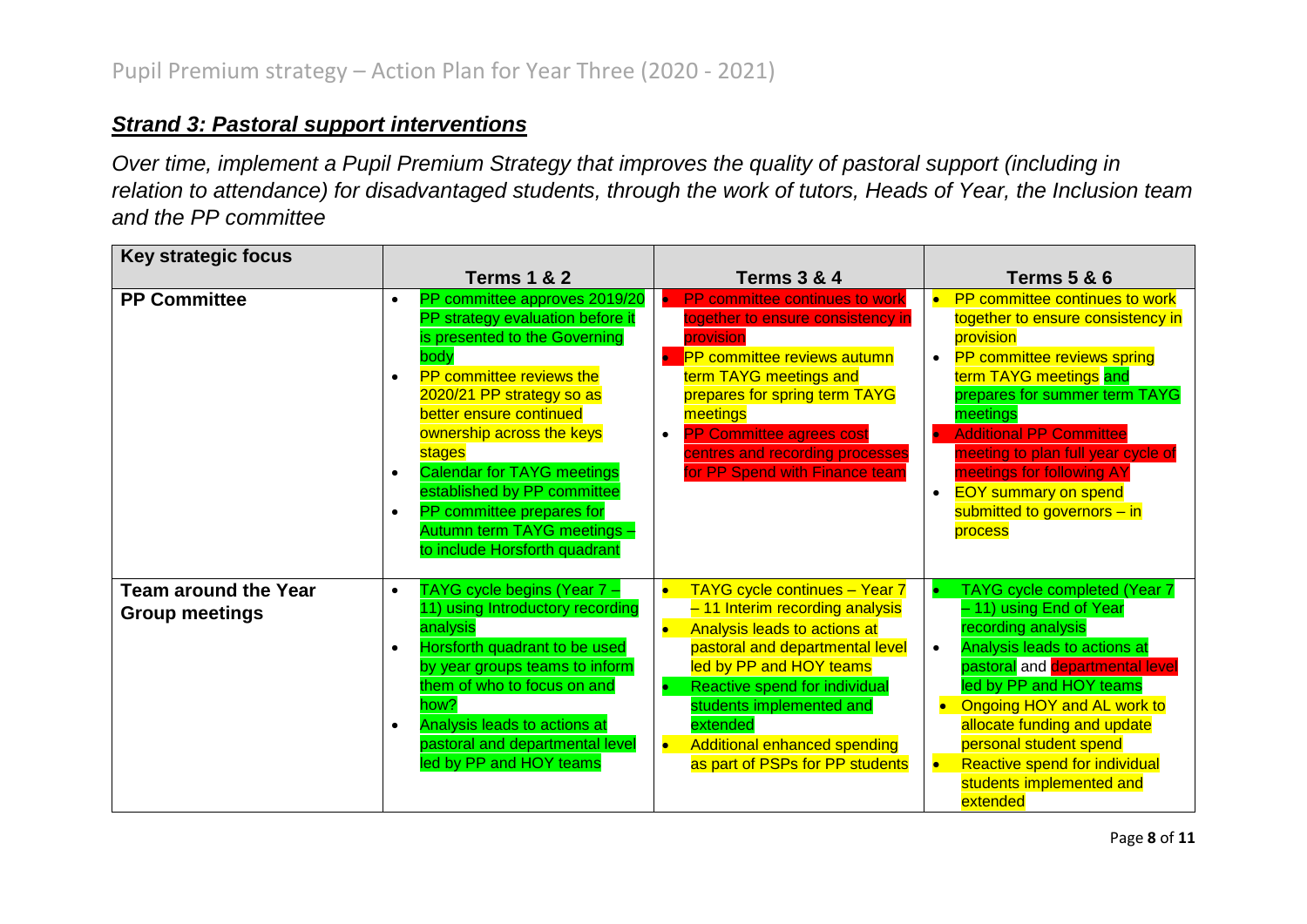|                                                                                                                  | $\bullet$<br>$\bullet$<br>$\bullet$                           | <b>HOYs and AL work with PP</b><br>students and allocate specific<br>funding, as needed<br>Reactive spend for individual<br>students implemented and<br>extended<br><b>Additional enhanced spending</b><br>as part of PSPs for PP students                                                                                                             | $\bullet$                                        | Ongoing HOY and AL work to<br>allocate funding and update<br>personal student spend                                                                                                                                                                                                                                                                                                            | $\bullet$ | <b>Additional enhanced spending</b><br>as part of PSPs for PP students                                                                                                                                                                                                                                                                                                                                                                                                                                  |
|------------------------------------------------------------------------------------------------------------------|---------------------------------------------------------------|--------------------------------------------------------------------------------------------------------------------------------------------------------------------------------------------------------------------------------------------------------------------------------------------------------------------------------------------------------|--------------------------------------------------|------------------------------------------------------------------------------------------------------------------------------------------------------------------------------------------------------------------------------------------------------------------------------------------------------------------------------------------------------------------------------------------------|-----------|---------------------------------------------------------------------------------------------------------------------------------------------------------------------------------------------------------------------------------------------------------------------------------------------------------------------------------------------------------------------------------------------------------------------------------------------------------------------------------------------------------|
| <b>Planned personal student</b><br>spend (on every child as a<br>Year group) and other<br>pastoral interventions | $\bullet$<br>$\bullet$<br>$\bullet$<br>$\bullet$<br>$\bullet$ | <b>Careers provisions for PP cohort</b><br>established for 2020/21<br>Uniform support for PP families<br>$(\text{year } 2)$<br>Interventions for PP cohort to<br>support self esteem<br><b>Futures Day - targeted</b><br>conversations with PP students<br>- on hold until spring term<br><b>Christmas reading packs for</b><br><b>Year 8 students</b> | $\bullet$<br>$\bullet$<br>$\bullet$<br>$\bullet$ | <b>Carers provision for PP cohort</b><br>continues<br>• PP intervention at Year 11<br><b>Parents evening by PP Lead</b><br><b>Reflections day - targeted</b><br>conversations with PP students<br>and revision packs provided<br>Options ready packs for Year 8<br><b>Possible consideration of Easter</b><br>booster packs for Year 7                                                         |           | <b>Preparation for GCSE day for</b><br>Year 10<br>Central purchase of Year 10<br>revision packs or other materials<br>to encourage work for PPES<br>and over Summer break<br><b>Rewards for PP students who</b><br>$\bullet$<br>have been successful through<br>graduation in Year 8??                                                                                                                                                                                                                  |
| <b>Supporting PP students at</b><br>key transition points                                                        | $\bullet$<br>$\bullet$                                        | <b>Ensure PP information from</b><br>primary school is used to<br>support families as they<br>transition to LHS, this includes<br>support with uniform and<br>equipment<br>Support previous Y11 PP KS5<br>students with their bursary<br>applications                                                                                                  | $\bullet$<br>$\bullet$                           | <b>Holiday provision for Year 11 in</b><br><b>February to support PP students</b><br>with CV writing, post-16<br>applications and interviews<br>Easter revision sessions for<br>targeted Year 11 students to<br>include PP students<br>Consider how we can better use<br>B1 as a study space for our PP<br>cohort<br><b>Graduation programme</b><br>enhancement for PP to be<br>included here? | $\bullet$ | • May half term revision sessions<br>for targeted Year 11 students to<br>include PP students<br><b>PP Enrichment week (across</b><br>Year 8 into Year 9) at start of<br>summer holiday to encourage<br>students to be more GCSE ready<br>Summer school at end of<br>summer holiday to support Year<br>6 with transition to LHS, including<br><b>PP</b> students<br><b>Planning for Year 9</b><br>transition/holiday work to target<br>PP students post-graduation at<br>the start of their GCSE courses |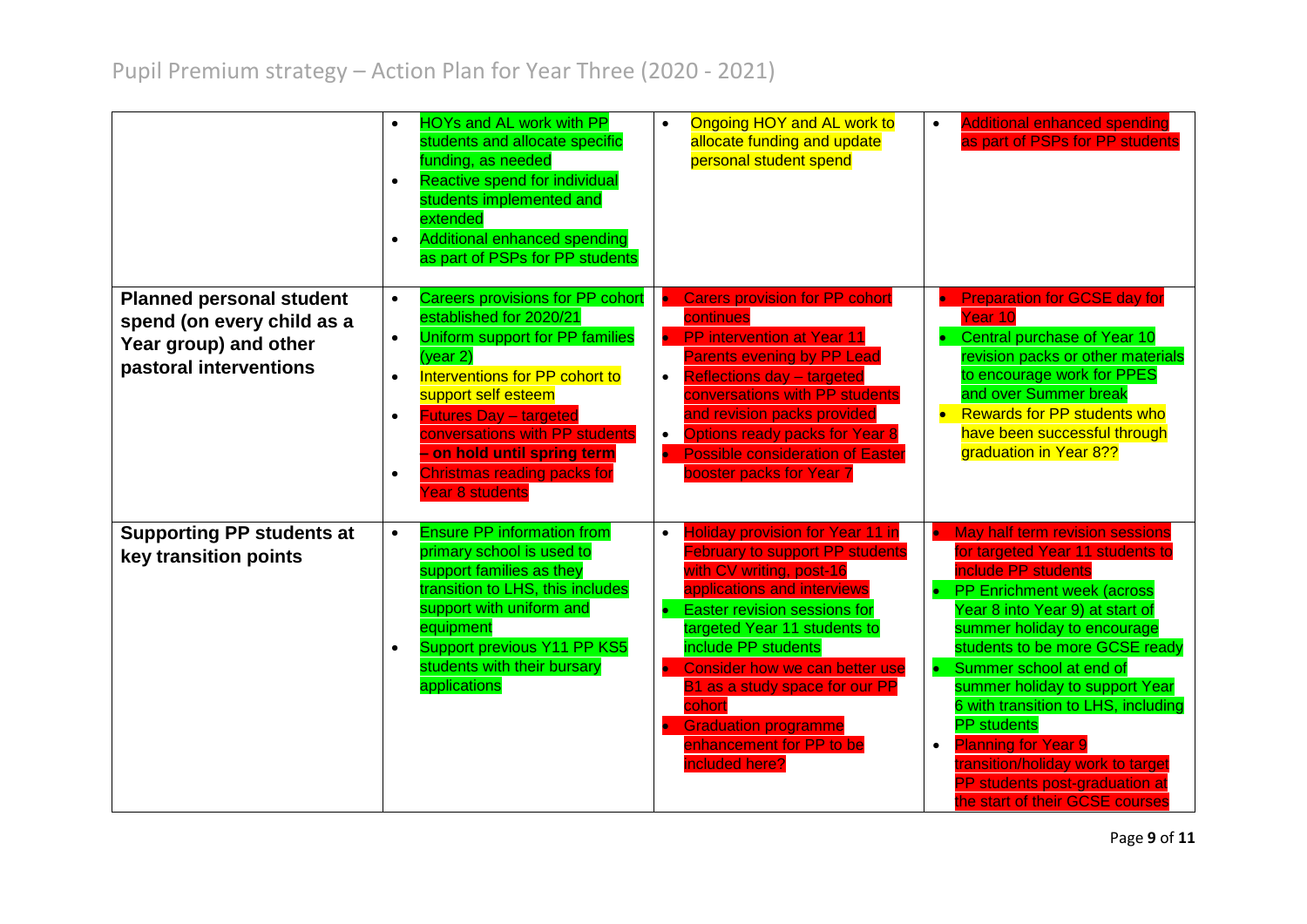|                                                            |                                                                                                                                                                                                                                                                                                                                   | • Review Year 8 graduation<br>programme and implications for<br><b>Inclusion work with PP students</b>                                                                                                                                                                                                                                                                                                                                                                                                                              |                                                                                                                                                                                                                                                                                                                                                                                        |
|------------------------------------------------------------|-----------------------------------------------------------------------------------------------------------------------------------------------------------------------------------------------------------------------------------------------------------------------------------------------------------------------------------|-------------------------------------------------------------------------------------------------------------------------------------------------------------------------------------------------------------------------------------------------------------------------------------------------------------------------------------------------------------------------------------------------------------------------------------------------------------------------------------------------------------------------------------|----------------------------------------------------------------------------------------------------------------------------------------------------------------------------------------------------------------------------------------------------------------------------------------------------------------------------------------------------------------------------------------|
| <b>Enhanced pastoral support</b><br>due to Covid-19 impact | Increase in hours for school<br>$\bullet$<br>counsellour from part to full time<br>Recovery curriculum work being<br>$\bullet$<br>consider by departments in<br>terms $1 & 2$<br>Inclusion team to continue to<br>$\bullet$<br>support our whole pupil cohort<br>but with an enhanced view of<br>the PP cohort and their families | Implementation of DfE laptop<br>$\bullet$<br>provision for disadvantaged<br>pupils<br>Scheme launched, applications<br>$\bullet$<br>reviewed and laptops issued to<br>over a 100 families<br>This included provision for our<br>٠<br>sixth form pupils<br>Enhanced availability for PP<br>$\bullet$<br>pupils at Key Worker provision<br><b>Extension of TA support at Key</b><br><b>Worker provision</b><br>Departments asked to consider<br>$\bullet$<br>how they will move forward with<br>PP provision when we return<br>school | Departments asked to consider<br>how they will move forward with<br>PP provision when for terms 5 &<br>PP Exec group to ensure this<br>$\bullet$<br>strategic focus continues during<br>terms 5 and 6 and into<br><b>September</b><br>Whole school focus for the end<br>of this and the next academic<br>year being considered by a sub<br>group of school leads and SLT -<br>St 2021? |
| <b>Attendance strategy</b>                                 | <b>Review reporting of sharper</b><br>$\bullet$<br>attendance data to governors<br>through BWS committee                                                                                                                                                                                                                          | <b>Publish whole school Attendance</b><br>$\bullet$<br>action plan, including section for<br><b>PP</b> students<br>Ongoing reporting to governors -<br>$\bullet$<br><b>DRA through finance committee</b><br>enough?<br><b>Escalation process needs to</b><br>apply to PP students<br><b>Review use of EWO</b><br>Continue to implement Hot list of<br><b>PA students, including PP</b><br><b>Regular review windows for PP</b><br>$\bullet$<br><b>students</b>                                                                      | <b>Further implementation of action</b><br>plan for PP students<br><b>Ongoing reporting to governors</b><br><b>Regular review windows for PP</b><br>$\bullet$<br><b>students</b>                                                                                                                                                                                                       |